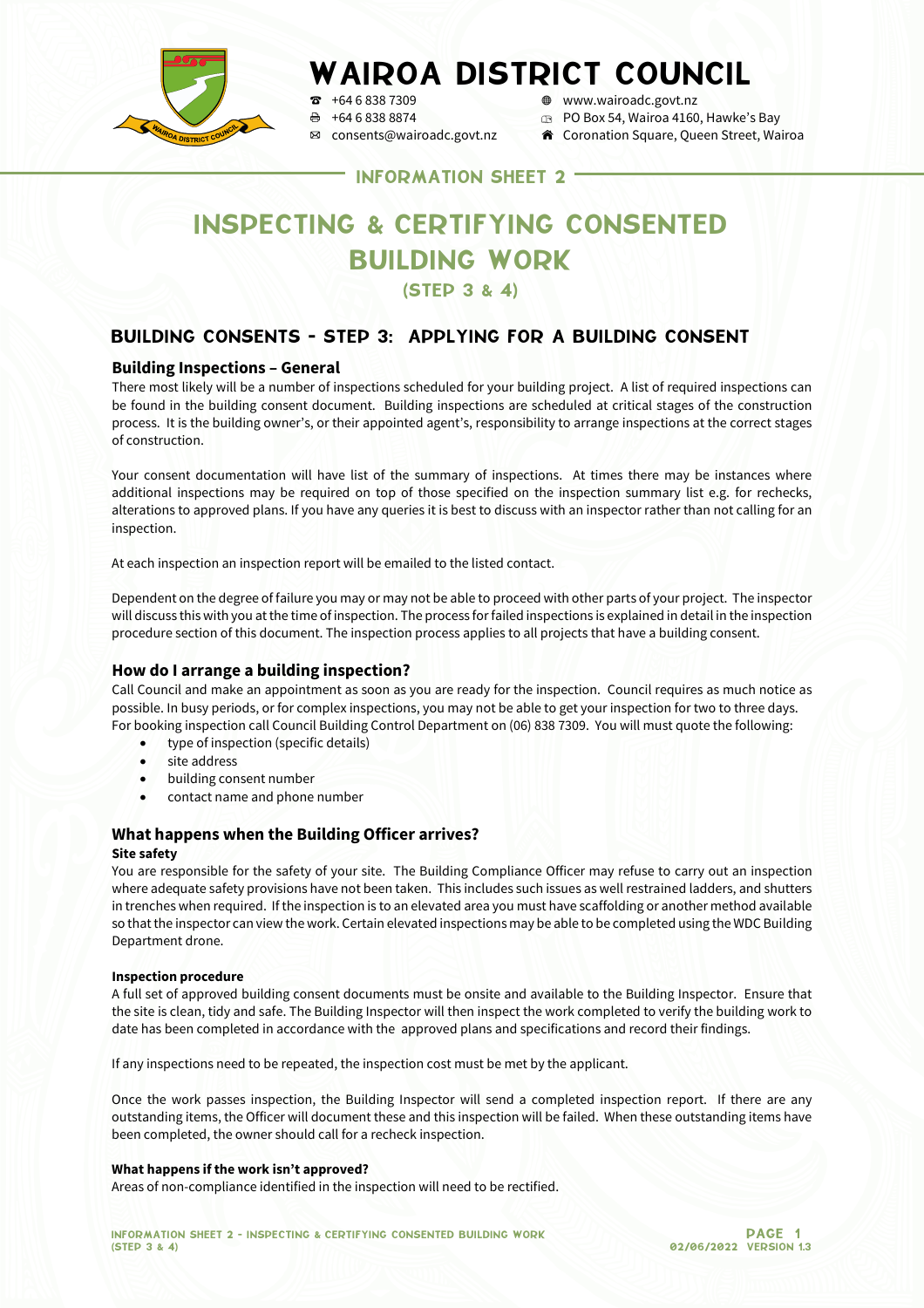For minor issues where it is practical and safe for the construction work to continue, conditions of this continuing of work will be stated in the inspection report.

For issues are of a more serious nature, Council may issue a 'Notice to Fix', requiring any building work not done in accordance with the Building Code and consented documents to be corrected. Council may also direct that building work cease in the area affected by the non-compliance until Council is satisfied work may proceed. Failure to act promptly may result in prosecution.

You will find it useful to have an understanding of what and when inspections are needed. Missed inspections may prevent Council from being able to establish full compliance with the building consent, therefore preventing the issue of a Code Compliance Certificate. It is solely the owner or their designated agents responsibility to call for inspections. Council takes no responsibility for missed inspections that were not called for.

#### **Amendment to the approved plans**

The Building Act 2004 requires that building work complies with the Building Code and is carried out in accordance with the plans. This means any changes to the stamped approved plans will require a building consent amendment. If these amendments are not requested Council may be unable to issue a Code Compliance Certificate. Some minor amendments (minor variations) may be approved on the spot during an inspection, for example the change of a door to a window (or the reverse) of the same width so that there were no structural implications. Bigger amendments must be applied for via the WDC web-page with plans clearly showing the changes. An invoice will be generated for additional processing, administration and inspection costs. The amendment cannot be uplifted until these are paid. Council has 20 working days to approve an amendment.

Please note that no further building work may commence until the variation or amendment has been approved by WDC.

#### **Commercial buildings - Use by the public**

If the building is classified as a building for public use under the Building Act 2004 it is illegal to allow members of the public to use the building until the Code Compliance Certificate has been issued or a Certificate of Public Use applied for and granted by the Council. Please check with the Council when submitting the consent whether this restriction will apply. Please note that staff and family members are members of the public also.

#### **For new buildings, typical inspections required are as follows:**

#### **1. Site**

This is to check the accuracy of the siting of the building on site (to visible boundary markers or surveyors report). Usually this can be completed at the same time as the foundation inspection. Note a survey certificate from a surveyor is required for any siting less than 1.5m from the boundary.

#### **2. Foundations**

This inspection is to check the foundation ground bearing, trench size and depth, checking the correct type and size of the steel reinforcing and placement within the foundation. At this time, the accuracy of the siting of the building is checked. Often floor heights and any unusual features would be discussed with the builder. If the boundary is not clearly defined (by such features as an existing fence) a string line must be in place prior to the arrival of the inspector so distances can be accurately measured.

For pile foundations, the size and treatment of the piles is checked, the location of the anchor/brace and ordinary piles are checked against the plan, ground bearing is confirmed and siting accuracy determined. Any particular features or concerns would be discussed with the builder at this time.

*Note: If there is any particular requirement for a geotechnical engineer, or their agent, to confirm ground bearing it must be done at this stage before concrete pouring.*

#### **3. Block fill**

This inspection includes checking the blocks to ensure the internal webs are clean of cement mortar, reinforcing steel is of the correct type, size and placed and tied correctly and floor heights are correct. Washouts are required where blocks are above 1.2 metres high. For block fill walls, the inspection is a "half high" where the bricks have been completed to half the finished height in the case of single storied buildings and for those buildings greater than single storied; the first inspection would be at around 1.2 metres high and further inspections as required.

#### **4. Pre Pour**

The concrete floor inspection involves checking of the correct polythene underlay and that joints and penetrations have been taped correctly. Floor thickenings and loading points as well as supplementary reinforcing are checked for location and steel. If mesh is to be used within the floor, that it is of the type shown in the plans and specifications, placed at the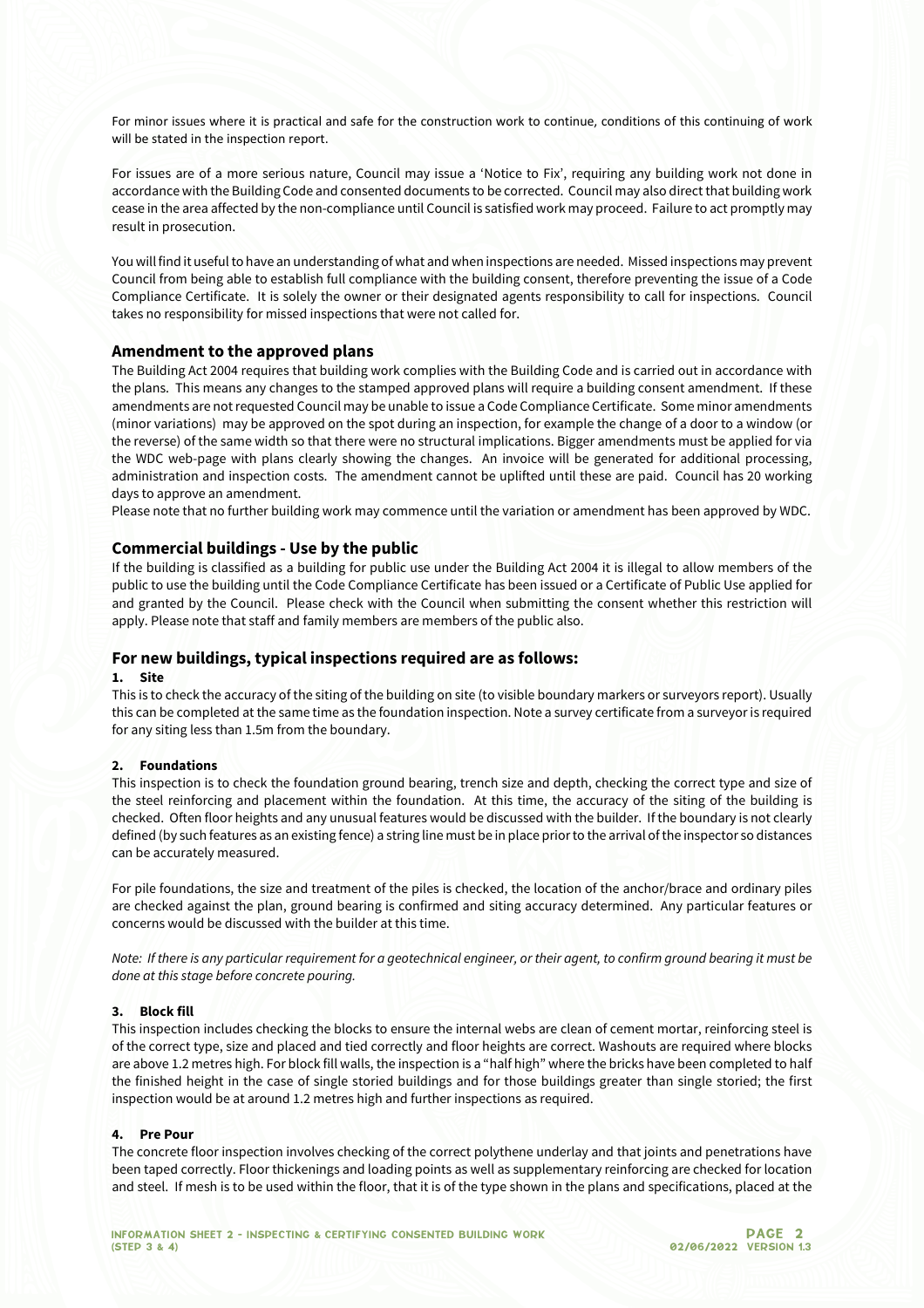correct height in the floor on proprietary supports (bar chairs), is in the correct position in relation to the foundation reinforcing and is tied to itself and perimeter reinforcing as required. Where bond beam reinforcing is not placed within the block fill, the inspection must determine that perimeter reinforcing steel is installed in the correct position in relation to the foundation steel and the floor mesh and tied off correctly. Control joints are placed where required with the mesh cut and proprietary joints correctly positioned, or control joint reinforcing is as per the plans and specifications. Floor thickness is checked either by string line or sight lines to comply with the plans and specifications.

#### **5. Basement/Retaining Wall**

Inspections are required before back filling against any wall or the covering of any tanking. This checks drainage, filter fabric, membrane and protection etc.

#### **6. Wastepipes (underslab)**

This inspection can be for both plumbing and drainage under a concrete floor. Plumbing is the installation of the under floor hot and cold water supplies and waste pipes for individual fixtures to an exterior position of the building.

The inspection determines that the correct pipe work has been laid under floor, is lagged with the appropriate lagging for inground use in the case of hot water (and where required for cold water) and is subject to a water pressure test of 1500kpa for a minimum of 15 minutes.

In the case of waste pipes, correct falls and sizes should be determined and venting checked if the length to the outlet is longer than permitted. If testing of waste pipes is required, this is performed by static head pressure only. Where any pipe work penetrates through the floor, the pipe work is lagged and taped for protection and expansion and contraction within the floor. Hot water cylinder drain lines are to be protected as for the plumbing system and should be checked for size and location of the outlet.

Drainage under floor is checked for falls and bedding and methodology in relation to the plans and specifications, subjected to a static water test to a specific overflow point or head pressure. Protection for drainage through the concrete floor is as for the plumbing system.

#### **7. Timber Sub Floor**

Generally the inspection of the sub-floor and floor can occur during the pre-wrap inspection. The Building Officer would check anchor/brace pile and ordinary pile fixings are correct for location and height above ground level joist/bearer sizes and fixings and under floor insulation, joist spans and blocking and timber treatment.

#### **8. Framing/Pre-Wrap**

This section occurs prior to the roof being installed and the building wrap being placed around the building. (If the roof cladding must be fitted, the appropriate purlin wind fixings shall be of a type where they can be easily checked.)

The checks include roof bracing, ensuring the appropriate wind zone fixings have been fitted to purlins, rafters or truss to top plate, top plate to stud, lintel to stud and stud to bottom plate, all wall framing and bracing fixings to external and internal walls, timber grading, treatment and sizes and centres, all lintel/beam sizes. Post fixings where necessary.

The inspection should include decks, balconies and connections to main structure and flashings and cladding clearances and sealing of brick rebates where applicable.

*Note: A plumbing pipe out could also be part of this inspection if this can be arranged.*

#### **9. Window Head Flashing**

Upon completion of the building wrap with flashings/tapes installed and before cladding is past the head of the opening.

#### **10. Pre Clad**

The inspection regime for claddings are many and varied, dependant on the type of cladding used.

Where the cladding is required to be installed on a cavity, a "cavity batten" inspection is required regardless of the type of cladding. The batten fixings, location, vermin strip, cavity closure; also window, meter box, door and roof flashings are checked.

Where no cavity is required, the inspection of the cladding and exterior joinery involves the weather tightness of the cladding and joinery, door, meter box and window flashings, correct finishes below floor level, cladding clearances to ground level and paved areas.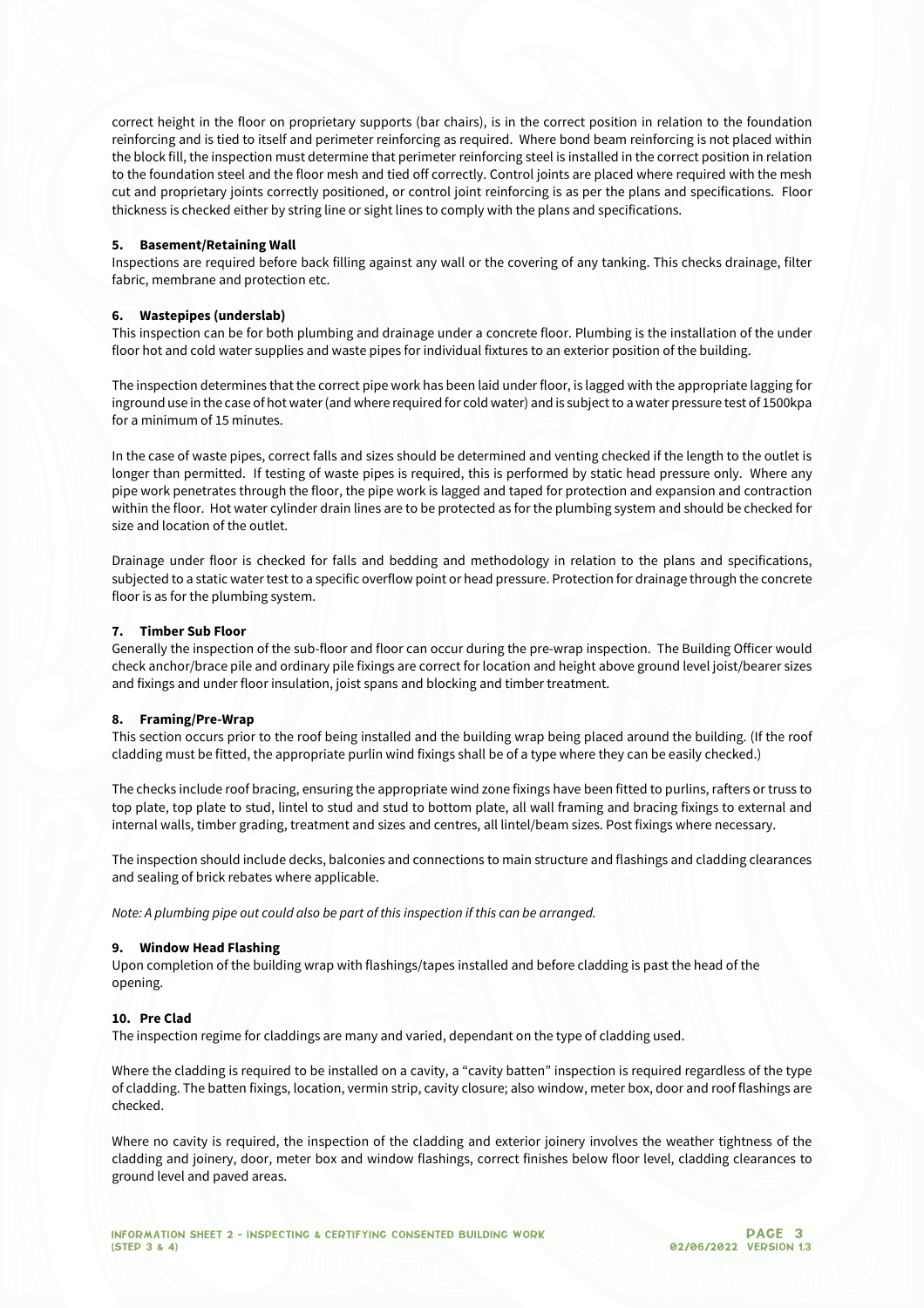The cladding / batten inspection can be completed, checking the cladding to batten and framing fixing. Sealing of cut sheets where applicable, in-seals to joints at corners and openings where required. Control joints vertical and horizontal where required. Window, door, meter box and roof flashings. Cladding finishes below floor level and clearances to ground and paved levels.

For stucco, the substrate check includes substrate batten and framing fixing, particularly if the substrate is a bracing member, all flashings as detailed above, vertical and horizontal control joints and cladding finish below floor level and clearance to ground and paved areas.

A further inspection is required for the "netting and paper" or "pre scratch coat" where the slip layer and netting is checked to ensure the slip layer has no holes, netting is taut and fixed at correct centers with correct fixings, control joints in place, flashings, base mould in place and has sufficient clearance above head flashings, corners completed correctly, extra netting at openings where control joints are not placed.

#### **11. Brick Veneer – Brick Ties**

For brick veneer, the inspection is a "half high" where the bricks have been completed to half the finished height in the case of single storied buildings and for those buildings greater than single storied; the first inspection would be at around 1.2 metres high and further inspections as required.

The inspection is to check that sufficient number and placement of brick ties are being used and fixed correctly, depth of the cavity, width of joints, weep hole centers are correct and the bottom of the cavity is being kept clean, or methods for cleaning are satisfactory.

#### **12. Plumbing Pre line**

This entails the inspection of the hot and cold water supplies to individual fixtures, checking the pipe work and sizes are consistent with the plans and specifications, hot water cylinder type and size is correct and able to be maintained when installed, the pipe work has sufficient support and clearances, protection from framing including steel framing, frost protection and lagged for energy efficiency, where required. Particular attention to the timber structure to ensure no oversize holes or cut outs have been done during the pipe out process, as per the current version of NZS 3604. Particular attention to preventing water hammer, also solar and alternative means of water heating and gas hot water installations - both storage and instantaneous.

The whole of the hot and cold plumbing installation must be subjected to a water pressure test not less than 1500kpa for at least 15 minutes.

#### **13. Framing Pre Line**

The internal lining can only be installed when the external claddings have been "completed" as described above and this inspection passed.

Claddings not requiring a cavity and are themselves impervious and where joints, corners, flashings etc are taped and sealed, cut edges sealed and the cladding has been prepared for the finishing, decorative coatings would be considered to be completed. This could include some fibre cement products, vertical steel claddings etc. Claddings on a cavity need to have had the first seal coat applied, or first coat of one of many decorative finishing coats applied and joints, corners, flashings etc taped and sealed would be considered completed. This includes stucco scratch coat, fibre cement products, polystyrene claddings etc. Brick veneer is required to be completed to the satisfaction of the Building Officer.

The pre line inspection would entail checking ceiling and wall insulation, moisture check of the framing timbers, ceiling battens, window and door air seals and check timber grading for compliance (and may include the Plumbing pipe out).

*Note: This information sheet does not cover inspections for noise, but would be noted on the inspection sheet if such an inspection is required.*

#### **14. Post Wrap (Sheet Bracing and/or Fire Linings)**

A sheet bracing inspection includes checking the sheet bracing against the plan requirements and ensuring the respective sheet braces are in the correct position, are of the correct type and have been fixed correctly.

This inspection must be carried out before any stopping of plasterboard is done or the inspection may be failed. The internal linings other than brace sheets are generally not checked as part of this inspection.

Fire linings are checked against the plan and specifications for sheet size, thickness, correct location and fixings. Any penetrations through the fire wall lining are checked to ensure the correct framing procedure and products are used, so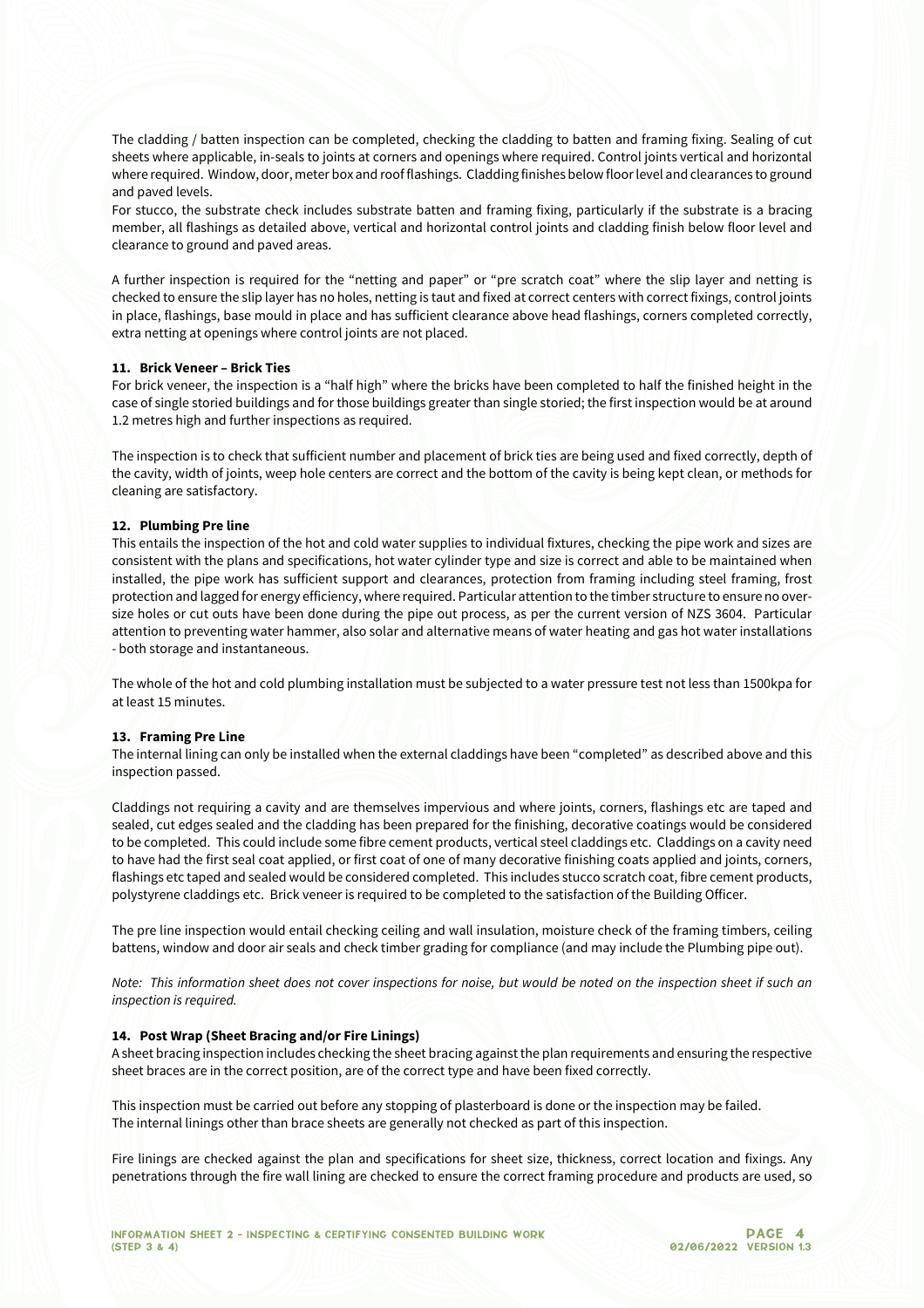as not to compromise the integrity of the fire wall and the structure. The inspector may require you to remove some screws to check that the correct length has been used.

#### **15. Drainage Foul Water or Stormwater**

Includes both sewer and stormwater drainage and connects from either a reticulated system or from, or to, an onsite waste water and storm water disposal system. An as-built drainage plan will also be required.

In either case, the drainage systems are checked against the plans and specification for the type of system it is being laid under i.e. AS/NZS 3500 or New Zealand Building Code G13 AS 2 for sewer and NZBC E1 or AS/NZ Standard 3500 for storm water. These systems have different demands on sewer and storm water systems and both the in ground sewer and storm water drains are checked against the requirements of the nominated system.

The stormwater drainage is also checked with attention to the requirements of the plans and demands of the designer. Both the sewer and storm water are checked for bedding, falls and depths, while the sewer is subject to a water test. Septic tanks and effluent systems also are classed as drainage inspections. Tanks will be checked for depth in ground, risers to bring lids to ground level, and sealing of those risers. Pipework to the tanks will be inspected as above. Effluent trenches will be checked that the depth, length, and siting is as per the approved plan, effluent metal is clean and of the correct sizes, and filter cloth is in place.

#### **16. Final Inspection**

When the building work is complete a final inspection can be requested. Dependent on the size and scope of the project one or two building inspectors will conduct the final inspection. Using a comprehensive checklist, the Building Officer checks the building against the plans and specifications and any amended plans for compliance to determine if a Code Compliance Certificate can be issued.

The Building Act states that the application for a CCC must be on the application form that is attached to your building consent. Council will not issue a CCC for work unless the application form has been completed. This form contains a statement from the applicant that all work has been completed.

#### **Construction and/or construction supervision and producer statements**

Some building work outside the NZBC, B I Acceptable solution, may require specific design by a suitably qualified engineer. A Producer Statement for Design (PS1) will be requested at application.

The Council may require as part of its inspection process that a Construction Supervision producer statement (PS4) is submitted in regard to the parts of the building that were covered by the PS1.

The Council may also request a PS3 producer statement for some building projects. Most commonly this type of producer statement is requested when all of the project can't be seen (eg. septic tank installations). This type of producer statement states 'I am the drain layer (builder) and I have installed this system as per the design approved by the council. A PS3 is not a substitute for the inspection process.

The Act stipulates that Council must be 'satisfied on reasonable grounds' that any building element or design meets the provisions of the various codes. As such Council has sole discretion on acceptance of producer statements and technical reports.

#### **Energy and other certificates**

The council may require a number of certificates at the completion of a project. For example, if the building work includes electrical or gas work certificates from both of these tradesmen will be required to certify that the work has been done to the required standard.

The Council may also request certificates from, but not limited to, the roofer, applicator of water proof membranes (whether exterior or internal), and fire alarm installer if applicable.

#### **Restricted building work**

From March 1 2012 the Restricted Building Work (RBW) provisions of the Building Act 2004 came into force. For any building that contains restricted building work elements, the restricted work can only be carried out by, or under the supervision, of a Licensed Building Practitioner (LBP). The LBP must be approved for the specific type of work. Any RBW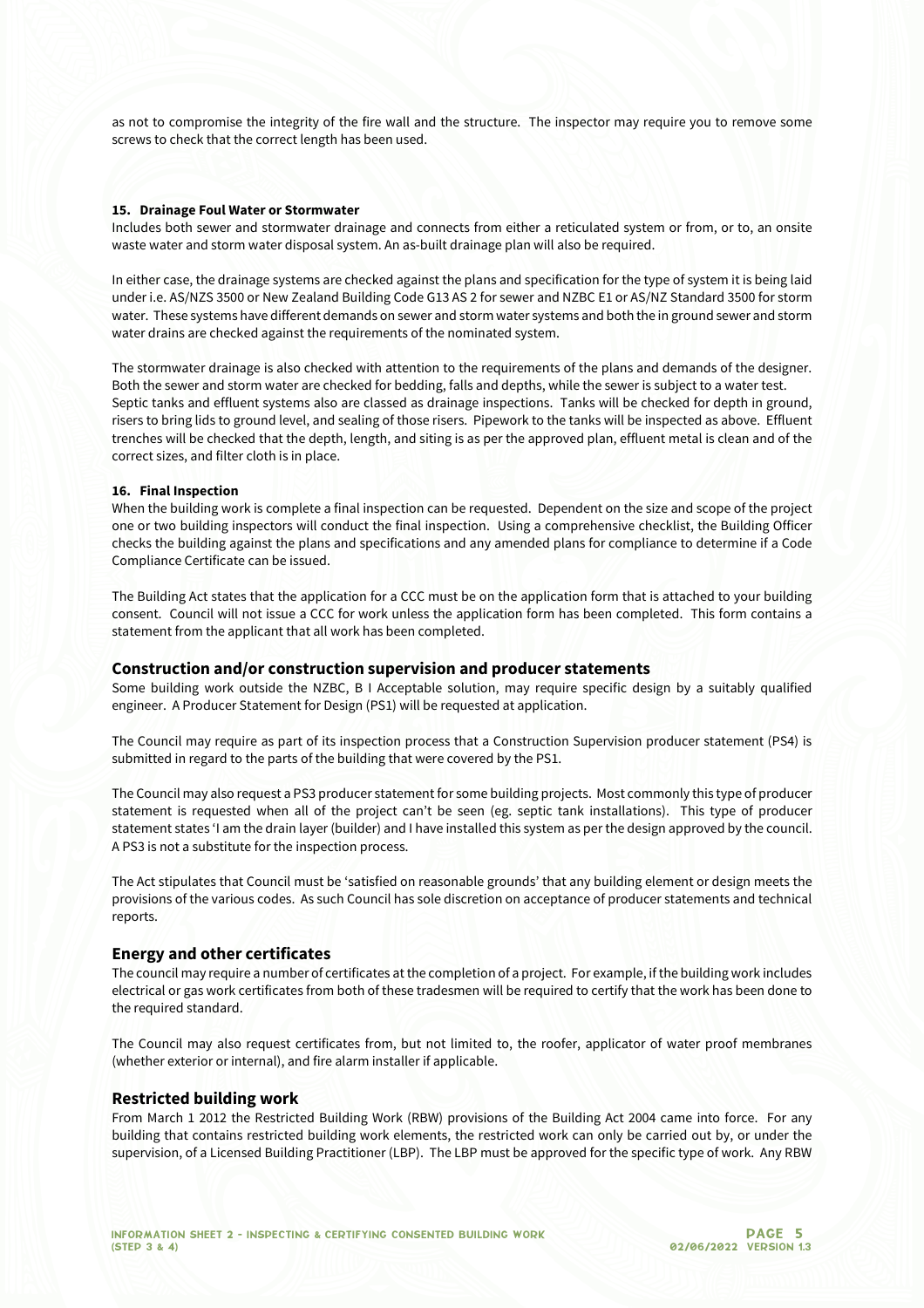will be subject to the same type of certificate requirements as specified above. It will be an offence for a builder who is not an LBP to carry out restricted building work.

#### **Building Consents - Step 4: How Work is Certified**

#### **What is a Code Compliance Certificate (CCC)?**

A Code Compliance Certificate (CCC) is a document that certifies that the Council is satisfied that the building work complies with the approved building consent and the New Zealand Building Code. We strongly recommend obtaining a Code Compliance Certificate as soon as the work is completed, without a CCC you may have difficulty selling the property or even getting insurance.

Code Compliance Certificate application forms are available from Wairoa Building Control Department or may be downloaded from the website.

Wwww.wairoadc.gov.nz

## **Application for Code Compliance Certificate**

It is the owner's responsibility to notify the Council on completion of the work and apply for a Code Compliance Certificate.

You can do this by arranging a final inspection (06 838 7309 and ask for Building Control). At the inspection, please make sure you have completed the CCC application that was supplied with your original building consent and give it to the inspector.

Alternatively, you can mail the completed form to us and we will then contact you to arrange a suitable time for the final inspection.

#### **Code Compliance Certificate and the 1991 Building Act**

The 1991 Act differed from the current Act in that building work had to comply with the New Zealand Building Code but not necessarily the consented plans. It was common for the building to get 'changed' through the build process and the finished article to differ markedly from the original plans. This created a great deal of confusion for subsequent purchasers and this anomaly was corrected in the 2004 Act. The finished building must now comply with the New Zealand Building Code and the approved and consented plans.

#### **Obtaining Code Compliance Certificate for older consents**

Any request for a Code Compliance Certificate for work under the 1991 Act as well as older consents issued under the current act may result in the Council requesting the owner to agree to a waiver or modification of part of the Building Code. This is due to the time that may have elapsed between work being completed and the request for CCC. There are durability time frames for most building elements and the council will backdate this durability to accurately reflect the commencement time of durability issues.

#### **Processing your application**

Council has 20 working days to make a decision to either issue or refuse a Code Compliance Certificate once it accepts the Application form. There may be a number of supporting documents required to assist the decision on issuing the CCC. These typically are producer statements from installers of specific systems, from membrane roofs to fire alarms, certificates for energy work (gas and electricity), or a supervision producer statement from an engineer. From 1 March 2012 Record of Work are to be supplied from LBP's for any restricted building work.

If these are not immediately available we may issue a request for information and 'stop the clock' until that information is received. You are to supply the requested information within the specified time frame or CCC may be declined.

#### **CCC applications not received within 24 months of granting date**

If all work has not been completed and the code compliance certificate has not been issued within 24 months of the date the consent was granted, the council are required under the building act to make a decision as to whether to issue or refuse the CCC.

You may apply for an extension of time, but approval is at Council's discretion. If your CCC has been refused, you should re-apply as soon as all requirements have been met.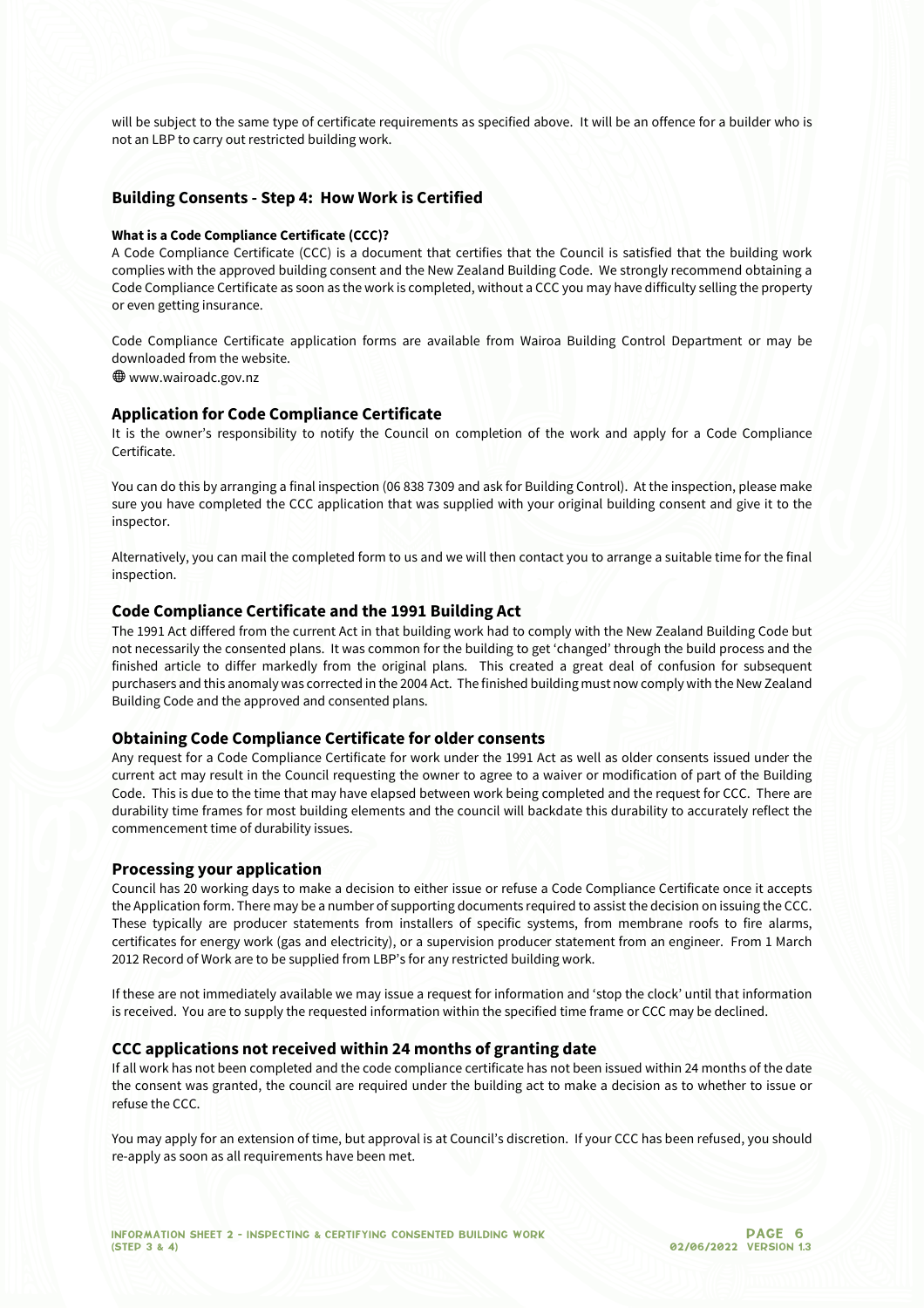#### **Issue of the Code Compliance Certificate**

Once Council is satisfied that all requirements have been met and agree to issue the Code Compliance Certificate. There may also be further administration costs if further inspections were required. Upon completion the CCC will be issued and e-mailed to you. If money is owed, your certificate will be held until payment is received. If your application was declined you will be advised of the reasons.

#### **What if Council refuses to issue a Code Compliance Certificate?**

You can:

- Give Council additional grounds for issuing the CCC i.e.: providing 'Producer Statements' opening up work, supplying an investigative report from a suitably qualified person.
- Alter the building as necessary to satisfy Council.
- Apply to the Ministry of Business, Innovation and Employment for a determination. A determination is a ruling on technical matters of doubt or dispute regarding compliance with the Building Code.

#### **CCC's for Commercial Buildings with Compliance Schedule**

If your building requires a Compliance Schedule, you will have received a 'draft' compliance schedule when the building consent was issued. For new buildings your CCC will be issued with a final Compliance Schedule and a Compliance Schedule Statement. The statement is valid for 12 months. After 12 months of monitoring and maintenance of the specified systems you are required to supply a Building Warrant of Fitness to council. For more information on compliance schedules and yearly warrant of fitness renewals please contact our Compliance Officer or ask for a copy of our Information Sheet.